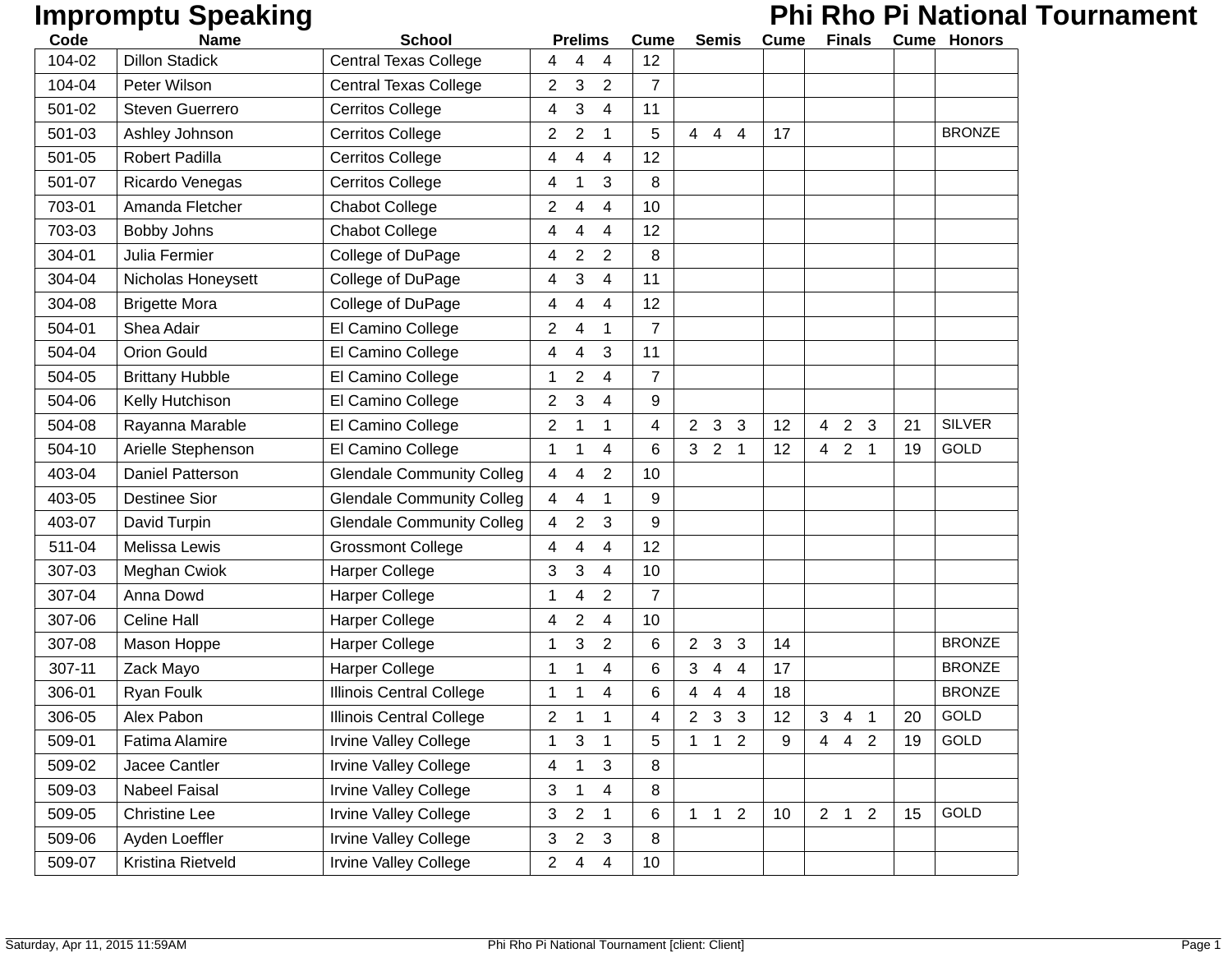# **Impromptu Speaking**<br> **Phi Rho Pi National Tournament**

| Code   | <b>Name</b>            | <b>School</b>                   |                | <b>Prelims</b> |                | <b>Cume</b>    |                | <b>Semis</b>                     | <b>Cume</b> |                 | <b>Finals</b>       |    | <b>Cume Honors</b> |
|--------|------------------------|---------------------------------|----------------|----------------|----------------|----------------|----------------|----------------------------------|-------------|-----------------|---------------------|----|--------------------|
| 602-02 | Zeeshan Charania       | Jefferson State Community       | 4              | 4              | 4              | 12             |                |                                  |             |                 |                     |    |                    |
| 201-07 | <b>Nahshon Thomas</b>  | Kansas City Kansas Commu        | 4              | 4              | $\overline{4}$ | 12             |                |                                  |             |                 |                     |    |                    |
| 308-01 | <b>Dalton Bates</b>    | Kishwaukee College              | 1              | 3              | 3              | $\overline{7}$ |                |                                  |             |                 |                     |    |                    |
| 308-02 | <b>JD Deutsch</b>      | Kishwaukee College              | 4              |                | 3              | 8              |                |                                  |             |                 |                     |    |                    |
| 308-07 | Sydney Klein           | Kishwaukee College              | 4              | 1              | $\overline{2}$ | $\overline{7}$ |                |                                  |             |                 |                     |    |                    |
| 308-09 | Benjamin Webster       | Kishwaukee College              | 4              | 4              | 1              | 9              |                |                                  |             |                 |                     |    |                    |
| 503-02 | Evan Feldman           | Los Angeles Valley College      | 1              | 2              | $\overline{2}$ | 5              | $\overline{4}$ | $\overline{4}$<br>$\overline{4}$ | 17          |                 |                     |    | <b>BRONZE</b>      |
| 503-13 | Joseph Vaysman         | Los Angeles Valley College      | 3              | 4              | 4              | 11             |                |                                  |             |                 |                     |    |                    |
| 802-02 | Marty Kay              | Lower Columbia College          | 4              | 4              | 3              | 11             |                |                                  |             |                 |                     |    |                    |
| 101-03 | Colin Gill             | <b>LSC-North Harris</b>         | 1              | 1              | 3              | 5              | 3              | $\mathbf 1$<br>$\overline{4}$    | 13          | 1               | $\mathbf 1$<br>4    | 19 | <b>GOLD</b>        |
| 706-06 | Jon Sahlman            | Modesto Junior College          | 1              | 3              | 1              | 5              | 1              | 2 <sub>3</sub>                   | 11          | $2^{\circ}$     | $\mathbf{3}$<br>4   | 20 | GOLD               |
| 505-02 | Ryan Corso             | Moorpark College                | 3              | 4              | 4              | 11             |                |                                  |             |                 |                     |    |                    |
| 505-03 | Ryan Fobes             | Moorpark College                | 3              | 1              | 4              | 8              |                |                                  |             |                 |                     |    |                    |
| 505-07 | <b>Nick Lawrence</b>   | Moorpark College                | 3              | 4              | $\overline{2}$ | 9              |                |                                  |             |                 |                     |    |                    |
| 505-10 | Feras Morad            | Moorpark College                | 1              | 3              | $\mathbf 1$    | 5              | 1              | 2<br>$\overline{1}$              | 9           | $4\quad 4$      | 4                   | 21 | <b>SILVER</b>      |
| 505-11 | <b>Matt Steck</b>      | Moorpark College                | 1              | $\overline{2}$ | 3              | 6              | $\overline{4}$ | 3<br>2                           | 15          |                 |                     |    | <b>BRONZE</b>      |
| 301-08 | Samuel Johnson         | Moraine Valley                  | 4              | 4              | $\overline{4}$ | 12             |                |                                  |             |                 |                     |    |                    |
| 801-02 | Karasalla Fale         | Mt. Hood Community Colleg       | 3              | 4              | $\overline{4}$ | 11             |                |                                  |             |                 |                     |    |                    |
| 801-05 | Eva Sanchez            | Mt. Hood Community Colleg       | 4              | 4              | 4              | 12             |                |                                  |             |                 |                     |    |                    |
| 515-05 | Joshua Muscat          | Mt. San Antonio College         | $\overline{2}$ | $\overline{2}$ | $\overline{2}$ | 6              | $\overline{4}$ | $\overline{4}$<br>$\overline{4}$ | 18          |                 |                     |    | <b>BRONZE</b>      |
| 515-09 | <b>Isaac Ruiz</b>      | Mt. San Antonio College         | 2              |                | $\overline{2}$ | 5              | 3 <sup>1</sup> | 2 <sub>1</sub>                   | 11          | 3 <sup>1</sup>  | $\overline{4}$<br>4 | 22 | <b>SILVER</b>      |
| 901-04 | <b>Chantal Evans</b>   | <b>Nassau Community College</b> | 3              | 4              | 4              | 11             |                |                                  |             |                 |                     |    |                    |
| 902-05 | Aaron Latta            | Northern Virginia Communit      | 1              | 3              | 2              | 6              | 2 <sup>1</sup> | $\overline{4}$<br>$\mathbf{1}$   | 13          | 1.              | 3<br>4              | 21 | <b>SILVER</b>      |
| 401-03 | <b>Carter Reed</b>     | Northwest College               | 3              | $\overline{2}$ | $\overline{4}$ | 9              |                |                                  |             |                 |                     |    |                    |
| 312-05 | Jesus Lark             | <b>Oakton Community College</b> | 4              | 4              | 4              | 12             |                |                                  |             |                 |                     |    |                    |
| 707-03 | Manveer Singh          | Ohlone College                  | 2              | 4              | $\overline{2}$ | 8              |                |                                  |             |                 |                     |    |                    |
| 512-02 | Sam Brady              | Orange Coast College            | 4              | 1              | 1              | 6              | 4              | 2 <sub>1</sub>                   | 13          | $4\overline{ }$ | $\overline{4}$<br>3 | 24 | <b>SILVER</b>      |
| 512-06 | <b>Gabriel Lazo</b>    | <b>Orange Coast College</b>     | 2              | 4              | $\mathbf 1$    | $\overline{7}$ |                |                                  |             |                 |                     |    |                    |
| 512-11 | David Miller           | Orange Coast College            | 4              | 3              | 4              | 11             |                |                                  |             |                 |                     |    |                    |
| 507-01 | Rosas Apolonio         | Palomar College                 | 4              | $\mathbf{3}$   | $\overline{2}$ | 9              |                |                                  |             |                 |                     |    |                    |
| 507-02 | <b>Andreyev Dmitry</b> | Palomar College                 | 3              | 4              | 4              | 11             |                |                                  |             |                 |                     |    |                    |
| 507-03 | Monica Eslamian        | Palomar College                 | 2              | 4              | 4              | 10             |                |                                  |             |                 |                     |    |                    |
| 507-05 | <b>Jared Kelly</b>     | Palomar College                 | 4              | 4              | 4              | 12             |                |                                  |             |                 |                     |    |                    |
| 507-08 | Genevieve Mason        | Palomar College                 | 4              | 1              | 3              | 8              |                |                                  |             |                 |                     |    |                    |